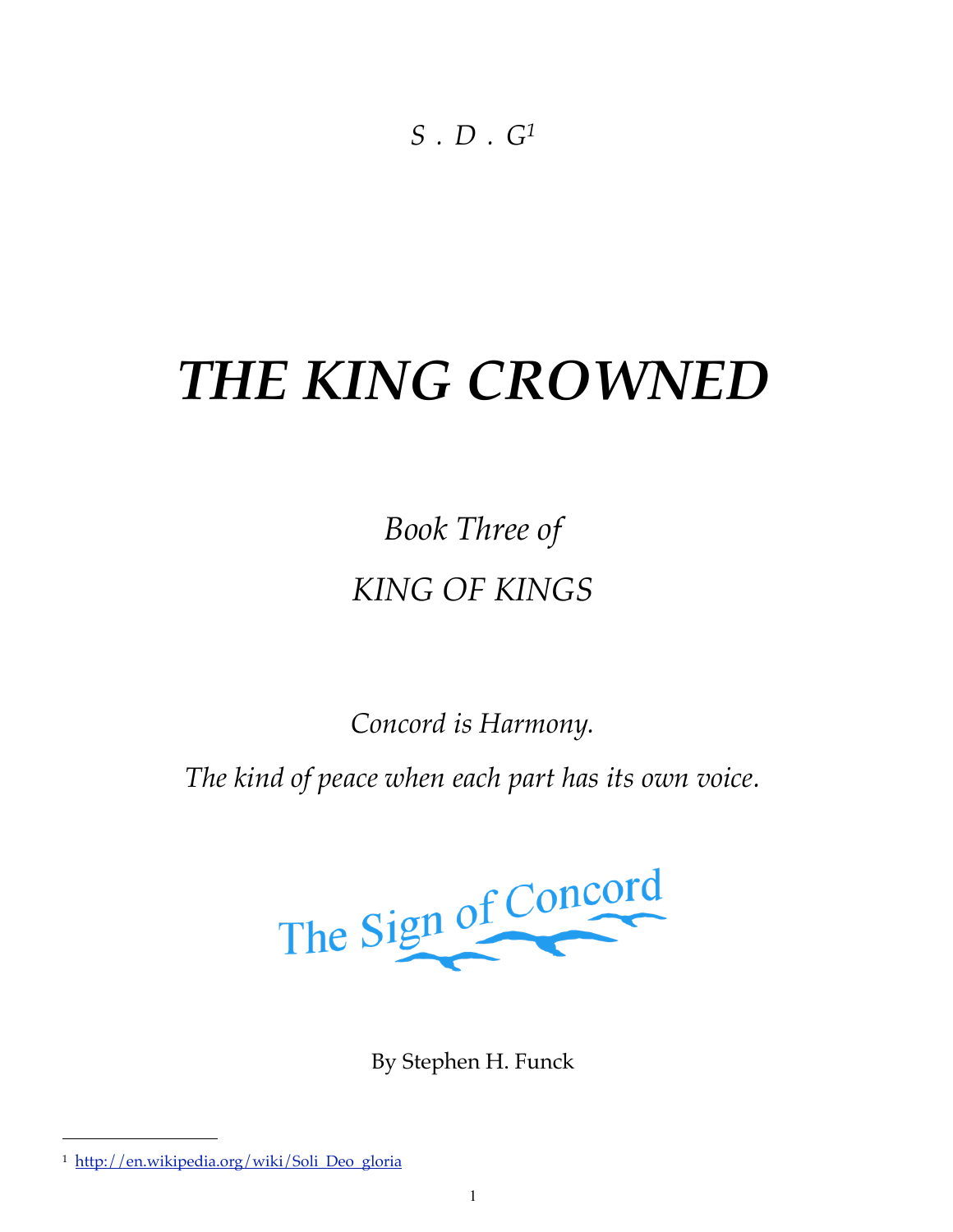## Dedication

My father in law Arthur R. Kreyling carried on the interest of his father Rev. Arthur L Kreyling about the Temple of the Lord in Jerusalem. In the 1930s his father had put together a teaching model of the Temple and a trailer to transport it to various churches. I have always been interested in history of all kinds and the technology, buildings, economics that enabled people to do what they have done. Hershel Shanks by his Biblical Archeological Review magazine has been a major force in bringing the discoveries of the researchers into popular appreciation. This work would not have been put together without his continual example and information. Finally, Messianic Jewish organizations have worked to bring the understanding of the Jesus in the historical context.

Dr. Paul L. Maier<sup>2</sup> wrote several "documented historical novels" including "Pontius Pilate" and The Flames of Rome". I would encourage the reader to get both. He combined the known historical data into a fictional narration. "As a documentary novel, it differs from regular historical fiction in that *no* (sic) liberties were taken with the facts." Dan Brown's novel "The Da Vinci Code"[3](#page-1-1) often used history contrary to the record, as if a novel was written with the hero Hitler opposing the tyranny of the mad dictators FDR and Churchill.

Dr. Maier included notes referring to sources. Now in the internet era, I have links the reader can follow. Dr. Maier only used names from the historical records, I made up some names. I have attempted to observe his other rules. "No portrayal of any personality, no description of any event and no episode or even detail contradicts known historical fact (unless by author's error). Only where all evidence is lacking is 'constructed history,' based on probabilities, used to fill in the gaps."

Go to my web site for more. [http://TheSignOfConcord.com](http://thesignofconcord.com) Email ConcordDove@mac.com

If the reader discovers any historical inaccuracy, please send me the corrections and evidence. Please feel free to pass it on to others. Thanks to my patient wife Lynne for repeatedly proofreading. I excel at creative spelling and punctuation.

Stephen H. Funck January 31, 2013

Enjoy!

## I.N.R.I.[4](#page-1-2)

<span id="page-1-0"></span><sup>&</sup>lt;sup>2</sup> [http://en.wikipedia.org/wiki/Paul\\_L.\\_Maier](http://en.wikipedia.org/wiki/Paul_L._Maier) His books are available in print and on Kindle

<span id="page-1-1"></span><sup>3</sup> [http://en.wikipedia.org/wiki/Dan\\_Brown](http://en.wikipedia.org/wiki/Dan_Brown)

<span id="page-1-2"></span><sup>4</sup> <http://en.wikipedia.org/wiki/INRI>